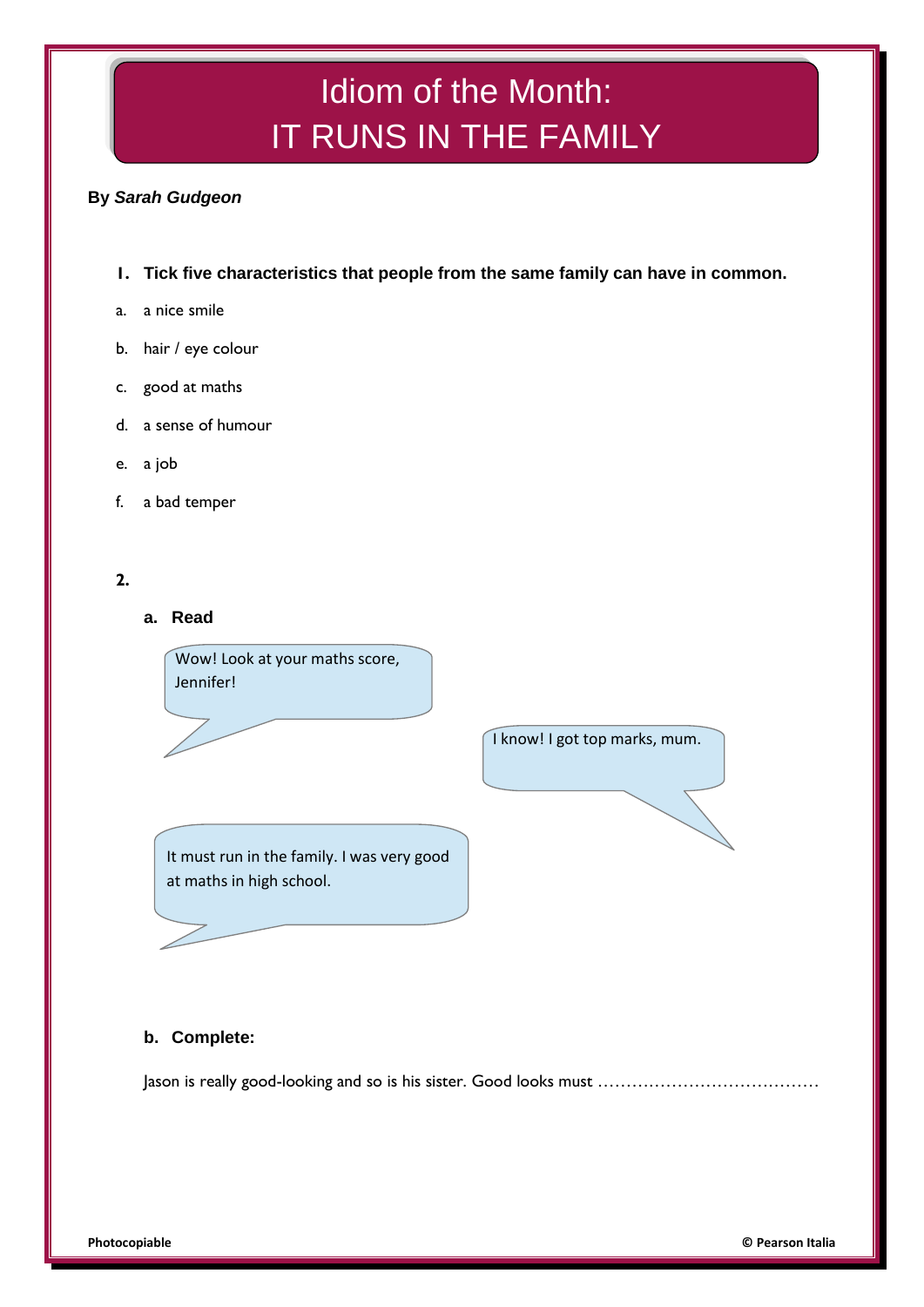#### **3. Read these family idioms and match each one to the correct meaning.**

- a. Marta is **the apple of her dad's eye**; he adores her.
- b. Andrew and his dad love all the same hobbies and are like best friends. Andrew's **a real chip off the old block**.
- c. Frankie and his brother Tom are **like chalk and cheese**: Frankie is loud and funny but Tom is very quiet and never speaks.
- d. Jackie and her mum are both very tall and skinny; it **must run in the family**.
- e. Elizabeth is **the spitting image** of her mum: they've got the same eyes and nose, the same hair colour and they are even the same height.
- f. Annabel and Olivia are **like two peas in a pod**: it's hard to tell them apart.
- 1. opposites
- 2. something that is genetic
- 3. when a parent thinks their child is very special
- 4. when a child is just like their mother or father
- in their behaviour
- 5. identical
- 6. looks very similar to

#### **4. Complete the sentences using idioms from exercise 3:**

- a. Lucy and Emma are like …………………………………………….: Lucy loves outdoor sports but Emma prefers to stay home and read.
- b. Marcus is the …………………………………………. of his Uncle Frank. They are both tall with dark hair and blue eyes.
- c. Damien and his brother Andy are …………………………………...................: the teacher always confuses their names in class.
- d. Cristina is very good at foreign languages, just like her dad. It must…………………………………..

………………………………………………………………..

- e. Phil is the…………………………………………… dad's …………… . His dad spends all his free time playing with him.
- f. Jane is passionate about old cars, just like her dad. She's ..…………………………………………